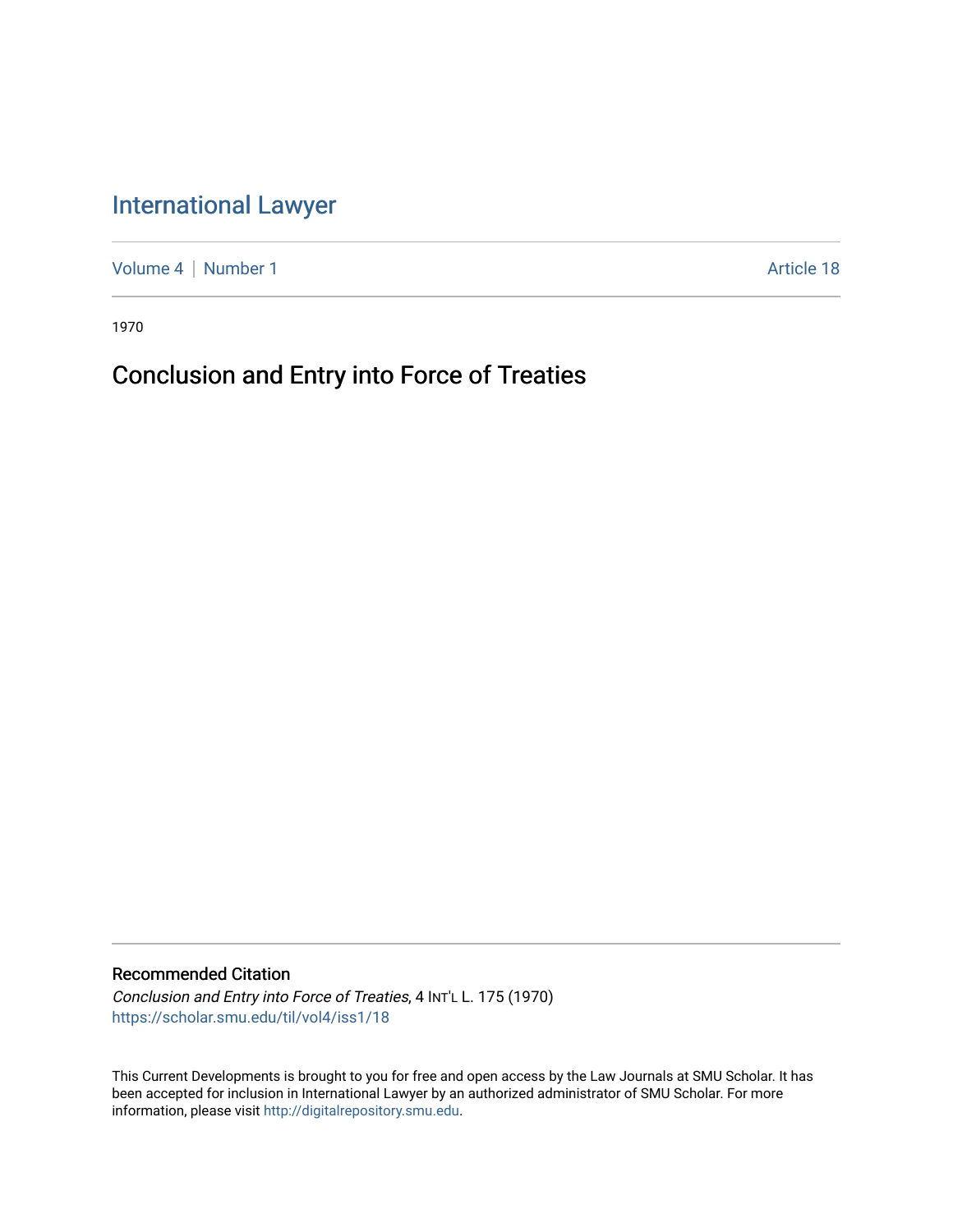#### **PART II**

## **Conclusion and Entry into Force of Treaties Section 1: Conclusion of Treaties**

#### Article 6

Capacity of States to conclude treaties Every State possesses capacity to conclude treaties.

## Article **7**

### Full powers

**1. A** person is considered as representing a State for the purpose of adopting or authenticating the text of a treaty or for the purpose of expressing the consent of the State to be bound **by** a treaty if:

- (a) he produces appropriate full powers; or
- **(b)** it appears from the practice of the States concerned or from other circumstances that their intention was to consider that a person as representing the State for such purposes and to dispense with full powers.

2. In virtue of their functions and without having to produce full powers, the following are considered as representing their State:

- (a) Heads of State, Heads of Government and Ministers for Foreign Affairs, for the purpose of performing all acts relating to the conclusion of a treaty;
- **(b)** heads of diplomatic missions, for the purpose of adopting the text of a treaty between the accrediting State and the State to which they are accredited;
- (c) representatives accredited **by** States to an international conference or to an international organization or one of its organs, for the purpose of adopting the text of a treaty in that conference, organization or organ.

#### Article **8**

#### Subsequent confirmation of an act performed without authorization

An act relating to the conclusion of a treaty performed **by** a person who cannot be considered under article **7** as authorized to represent a State for that purpose is without legal effect unless afterwards confirmed **by** that State.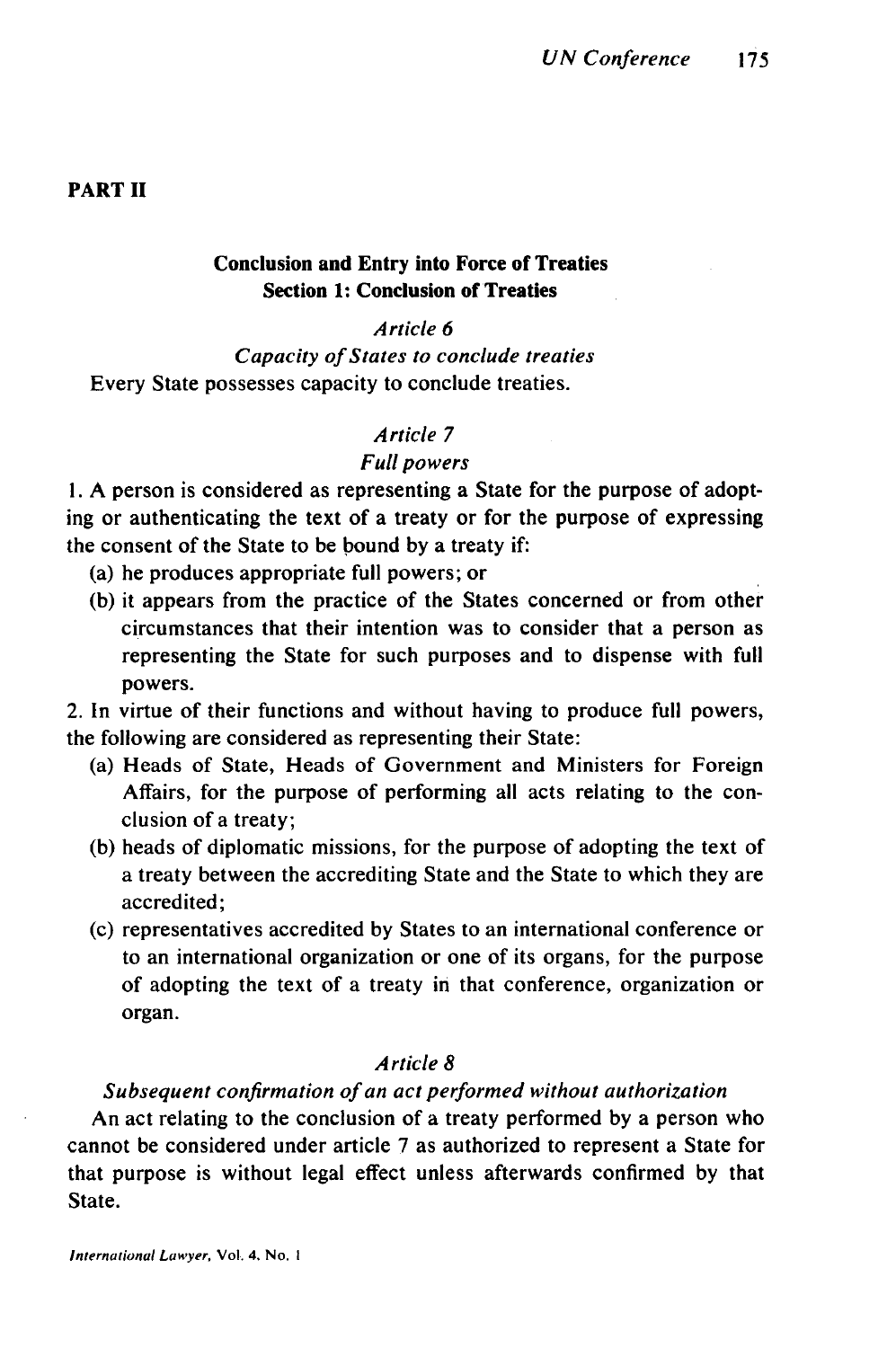#### Article 9

#### Adoption of the text

**1.** The adoption of the text of a treaty takes place by the consent of all the States participating in its drawing up except as provided in paragraph 2. 2. The adoption of the text of a treaty at an international conference takes place by the vote of two-thirds of the States present and voting, unless by the same majority they shall decide to apply a different rule.

#### Article **10**

#### Authentication of the text *1*

The text of a treaty is established as authentic and definitive:

- (a) by such procedure as may be provided for in the text or agreed upon by the States participating in its drawing up; or
- (b) failing such procedure, by the signature, signature ad referendum or initialling by the representatives of those States of the text of the treaty or of the Final Act of a conference incorporating the text.

#### Article *11*

#### Means of expressing consent to be bound by a treaty

The consent of a State to be bound by a treaty may be expressed by signature, exchange of instruments constituting a treaty, ratification, acceptance, approval or accession, or by any other means if so agreed.

#### Article 12

## Consent to be bound by a treaty expressed by signature

- 1. The consent of a State to be bound by a treaty is expressed by the signature of its representative when:
	- (a) the treaty provides that signature shall have that effect,
	- (b) it is otherwise established that the negotiating States were agreed that signature should have that effect; or
	- (c) the intention of the State to give that effect to the signature appears from the full powers of its representative or was expressed during the negotiation.
- 2. For the purposes of paragraph 1:
	- (a) the initialling of a text constitutes a signature of the treaty when it is established that the negotiating States so agreed;
	- (b) the signature ad referendum of a treaty by a representative, if confirmed by his State, constitutes a full signature of the treaty.

International Lawyer, Vol. 4, No. **I**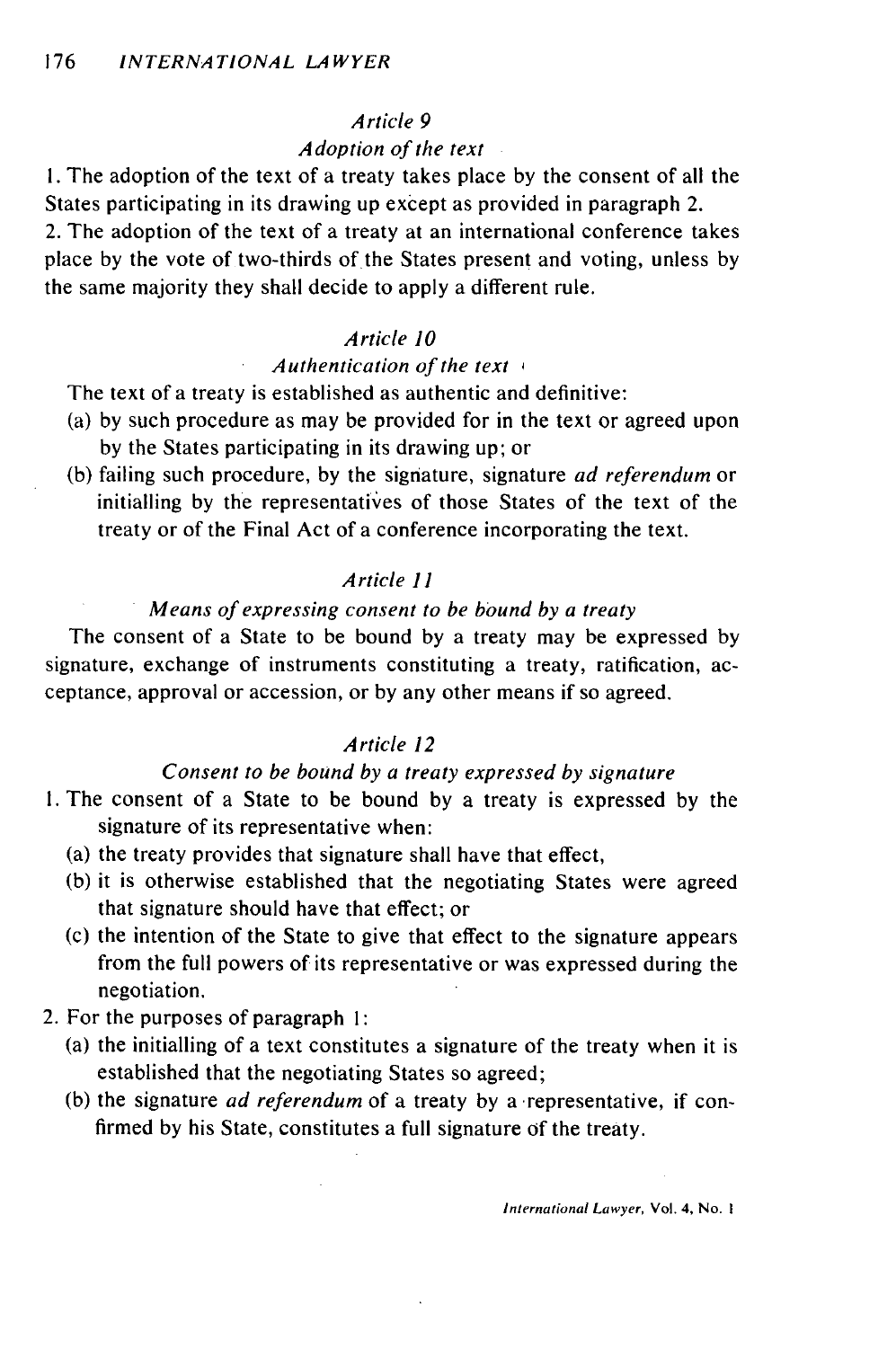#### *Article 13*

#### *Consent to be bound by a treaty expressed*

*by an exchange of instruments constituting a treaty*

The consent of States to be bound by a treaty constituted by instruments exchanged between them is expressed by that exchange when:

- (a) the instruments provide that their exchange shall have that effect; or
- (b) it is otherwise established that those States were agreed that the exchange of instruments should have that effect.

## *Article 14*

# *Consent to be bound by a treaty expressed by ratification, acceptance or approval*

1. The consent of a State to be bound by a treaty is expressed by ratification when:

- (a) the treaty provides for such consent to be expressed by means of ratification;
- (b) it is otherwise established that the negotiating States were agreed that ratification should be required;
- (c) the representative of the State has signed the treaty subject to ratification; or
- (d) the intention of the State to sign the treaty subject to ratification appears from the full powers of its representative or was expressed during the negotiation.

2. The consent of a State to be bound by a treaty is expressed by acceptance or approval under conditions similar to those which apply to ratification.

## *Article* **15**

*Consent to be bound by a treaty*

*expressed by accession ,*

The consent of a State to be bound by a treaty is expressed by accession when:

- (a) the treaty provides that such consent may be expressed by that State by means of accession;
- (b) it is otherwise established that the negotiating States were agreed that such consent may be expressed by that State by means of accession; or
- (c) all the parties have subsequently agreed that such consent may be expressed by that State by means of accession.

International Lawyer, Vol. 4.. No. I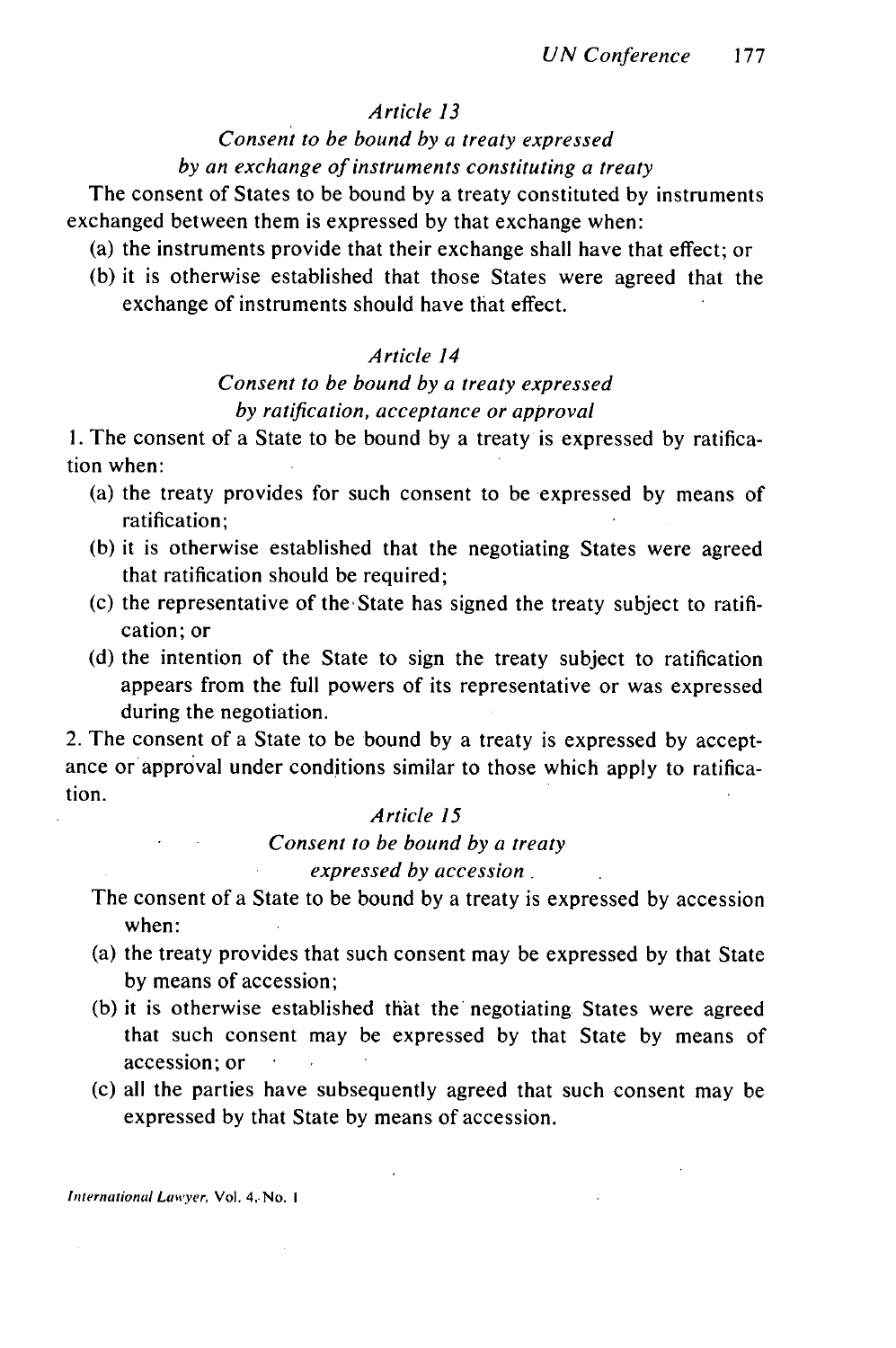## *Article 16*

# *Exchange or deposit of instruments of ratification, acceptance, approval or accession*

Unless the treaty otherwise provides, instruments of ratification, acceptance, approval or accession establish the consent of a State to be bound by a treaty upon:

- (a) their exchange between the contracting States;
- (b) their deposit with the depositary; or
- (c) their notification to the contracting States or to the depositary, if so agreed.

## *Article 17*

# *Consent to be bound by part of a treaty and choice of differing provisions*

**1.** Without prejudice to articles 19 to 23, the consent of a State to be bound by part of a treaty is effective only if the treaty so permits or the other contracting States so agree.

2. The consent of a State to be bound by a treaty which permits a choice between differing provisions is effective only if it is made clear to which of the provisions the consent relates.

## *Article 18*

## *Obligation not to defeat the object and purpose of a treaty prior to its entry into force*

A State is obliged to refrain from acts which would defeat the object and purpose of a treaty when:

- (a) it has signed the treaty or has exchanged instruments constituting the treaty subject to ratification, acceptance or approval, until it shall have made its intention clear not to become a party to the treaty; or
- (b) it has expressed its consent to be bound by the treaty, pending the entry into force of the treaty and provided that such entry into force is not unduly delayed.

#### Section 2: Reservations

## *Article 19*

## *Formulation of reservations*

A State may, when signing, ratifying, accepting, approving or acceding to a treaty, formulate a reservation unless:

- (a) the reservation is prohibited by the treaty;
- (b) the treaty provides that only specified reservations, which do not include the reservation in question, may be made; or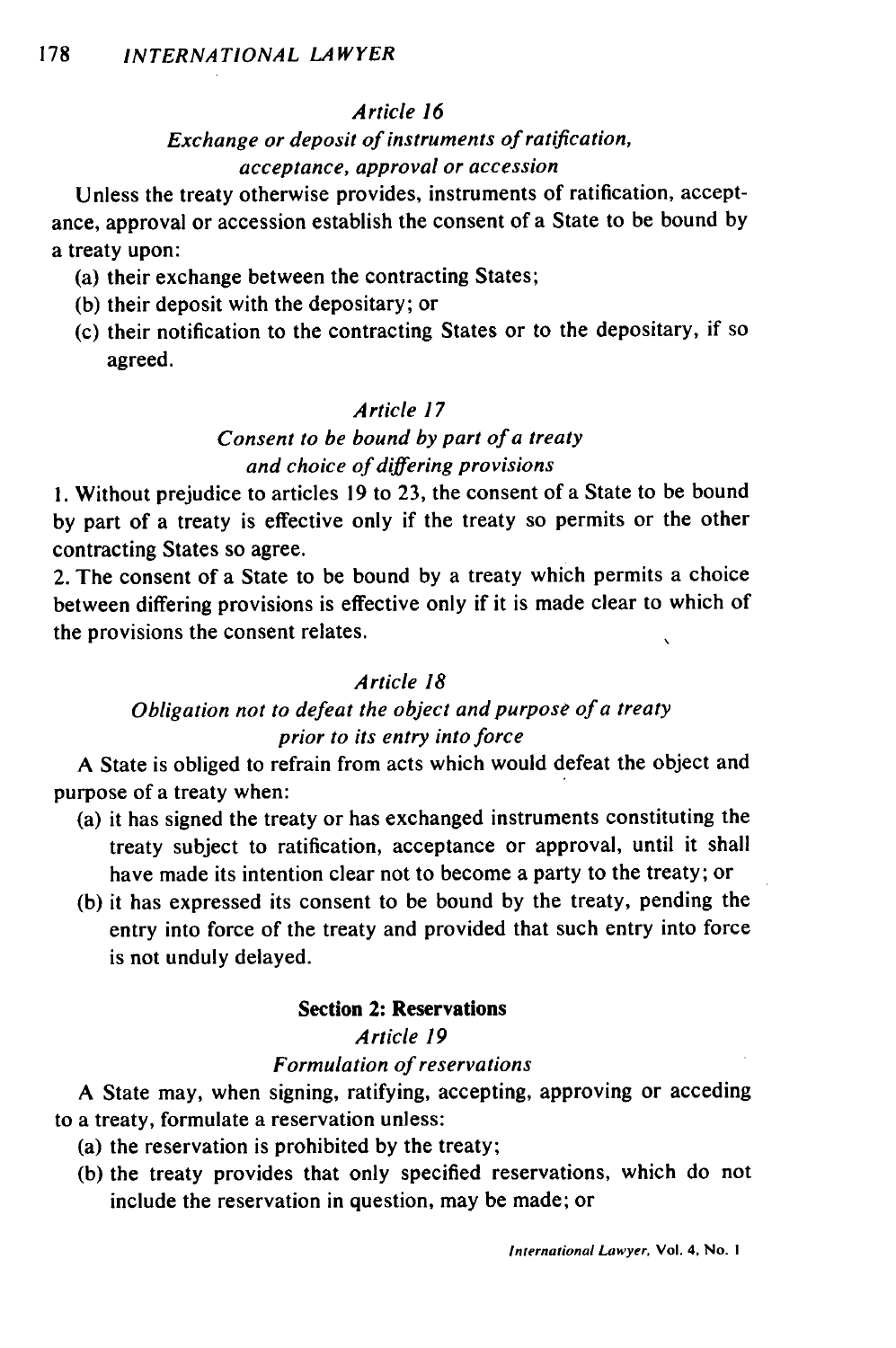(c) in cases not falling under sub-paragraphs (a) and (b), the reservation is incompatible with the object and purpose of the treaty.

## *Article 20*

## *Acceptance of and objection to reservations*

**1.** A reservation expressly authorized by a treaty does not require any subsequent acceptance by the other contracting States unless the treaty so provides.

2. When it appears from the limited number of the negotiating States and the object and purpose of a treaty that the application of the treaty in its entirety between all the parties is an essential condition of the consent of each one to be bound by the treaty, a reservation requires acceptance by all the parties.

3. When a treaty is a constituent instrument of an international organization and unless it otherwise provides, a reservation requires the acceptance of the competent organ of that organization.

4. In cases not falling under the preceeding paragraphs and unless the treaty otherwise provides:

- (a) acceptance by another contracting State of a reservation constitutes the reserving State a party to the treaty in relation to that other State if or when the treaty is in force for those States:
- (b) an objection by another contracting State to a reservation does not preclude the entry into force of the treaty as between the objecting and reserving States unless a contrary intention is definitely expressed by the objecting State;
- (c) an act expressing a State's consent to be bound by the treaty and containing a reservation is effective as soon as at least one other contracting State has accepted the reservation.

5. For the purpose of paragraphs 2 and 4 and unless the treaty otherwise provides, a reservation is considered to have been accepted by a State if it shall have raised no objection to the reservation by the end of a period of twelve months after it was notified of the reservation or by the date on which it expressed its consent to be bound by the treaty, whichever is later.

## *Article 21*

#### *Legal effects of reservations and of objections to reservations*

I. A reservation established with regard to another party in accordance with articles 19, 20 and 23:

(a) modifies for the reserving State in its relations with that other party the provisions of the treaty to which the reservation relates to the extent of the reservation; and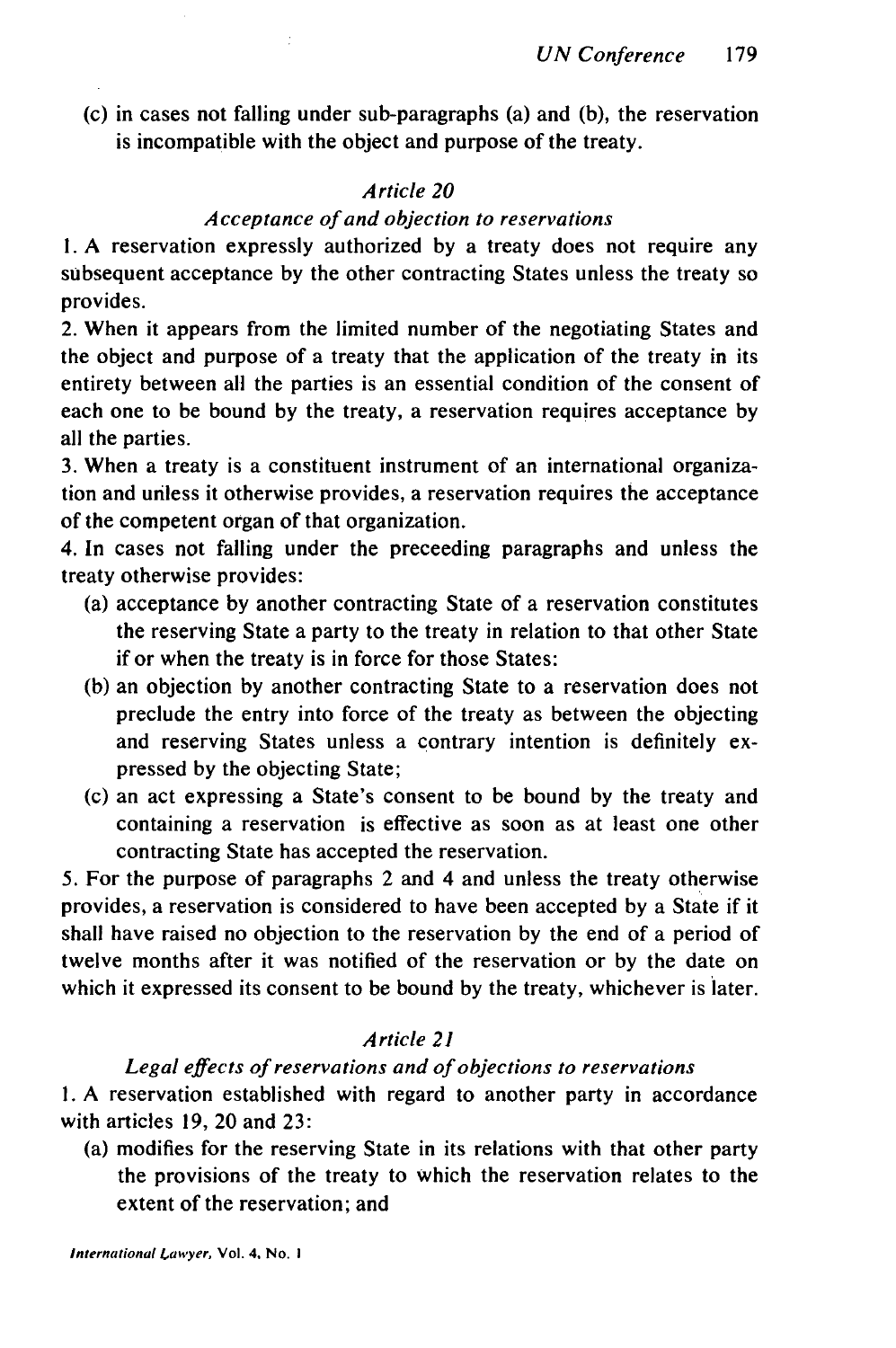(b) modifies those provisions to the same extent for that other party in its relations with the reserving State.

2. The reservation does not modify the provisions of the treaty for the other parties to the treaty *inter se.*

3. When a State objecting to a reservation has not opposed the entry into force of the treaty between itself and the reserving State, the provisions to which the reservation relates do not apply as between the two States to the extent of the reservation.

## *Article 22*

## *Withdrawal of reservations and of objections to reservations*

I. Unless the treaty otherwise provides, a reservation may be withdrawn at any time and the consent of a State which has accepted the reservation is not required for its withdrawal.

2. Unless the treaty otherwise provides, an objection to a reservation may be withdrawn at any time.

3. Unless the treaty otherwise provides, or it is otherwise agreed:

- (a) the withdrawal of a reservation becomes operative in relation to
- another contracting State only when notice of it has been received by аý,
- that State;
- (b) the withdrawal of an objection to a reservation becomes operative only when notice of it has been received by the State which formulated the reservation.

#### *Article 23*

#### *Procedure regarding reservations*

**1.** A reservation, an express acceptance of a reservation and an objection to a reservation must be formulated in writing and communicated to the contracting States and other States entitled to become parties to the treaty.

2. If formulated when signing the treaty subject to ratification, acceptance or approval, a reservation must be formally confirmed by the reserving State when expressing its consent to be bound by the the treaty. In such a case the reservation shall be considered as having been made on the date of its confirmation.

3. An express acceptance of, or an objection to, a reservation made previously to confirmation of the reservation does not itself require confirmation.

4. The withdrawal of a reservation or of an objection to a reservation must be formulated in writing.

International Lawyer, Vol. 4, No. I